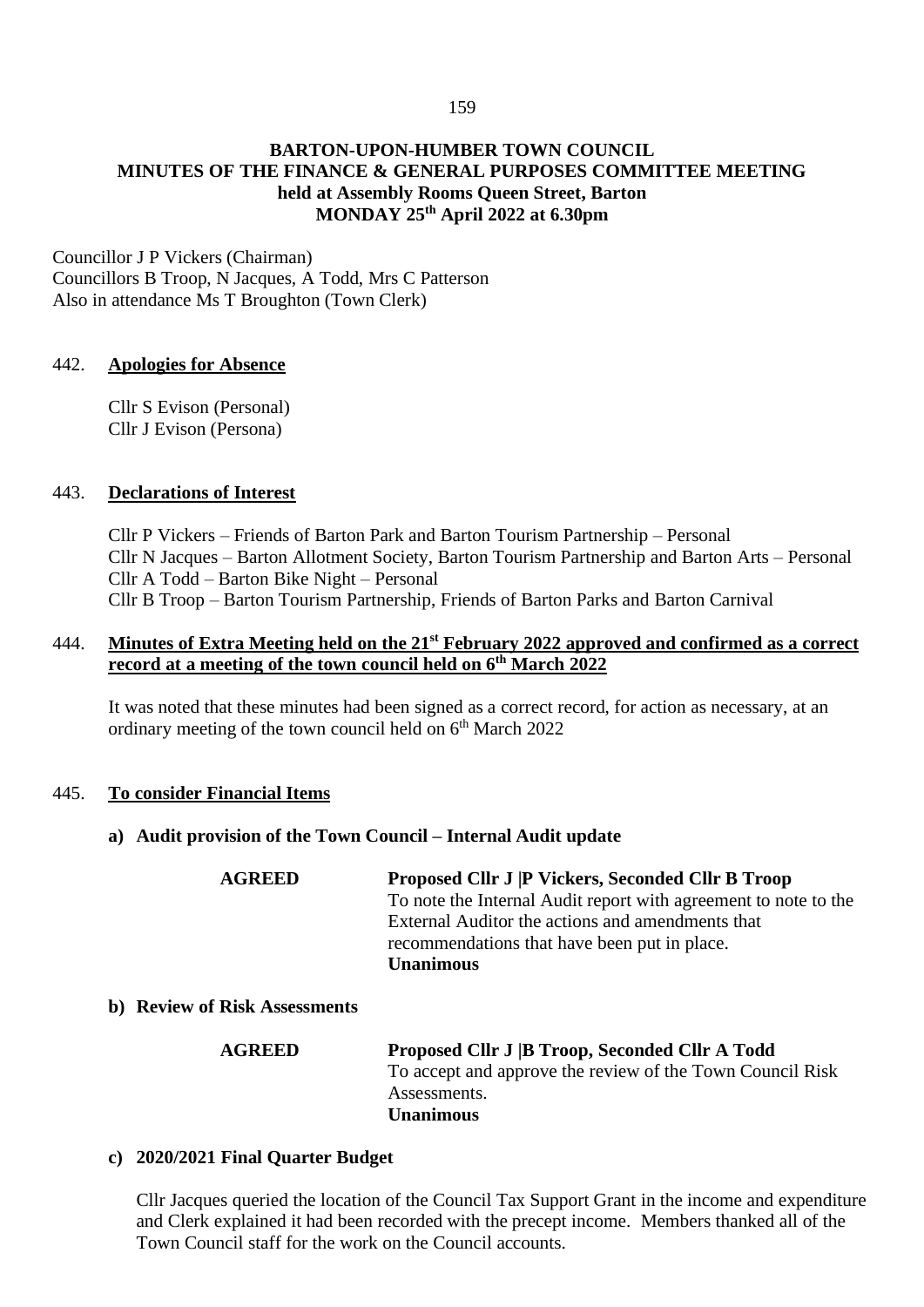160

| <b>AGREED</b> | <b>Proposed Cllr N Jacques Seconded Cllr B Troop</b> |
|---------------|------------------------------------------------------|
|               | To accept the Final Quarter Budget report.           |
|               | <b>Unanimous</b>                                     |

### **d) Review of Asset Register**

| <b>AGREED</b> | <b>Proposed Cllr J P Vickers, Seconded Cllr A Todd</b> |
|---------------|--------------------------------------------------------|
|               | To approve the updated Town Council Asset Register.    |
|               | <b>Unanimous</b>                                       |

## **e) Approval of End of Year Accounts 2021/22**

| <b>AGREED</b> | <b>Proposed Cllr J P Vickers, Seconded Cllr Mrs C Patterson</b> |
|---------------|-----------------------------------------------------------------|
|               | To approve the End of Year Accounts as previously distributed.  |
|               | <b>Unanimous</b>                                                |

### **f) Insurance Review and renewal of agreement**

Renewal Documents no received and to take to ATCM for approval.

## **g) Additional Christmas lights cost**

Members discussed actively sourcing business and local sponsorship for the Christmas Lights and tree and aspects of the Christmas event. It was suggested to include an article in the July Bartonian. Agreed to refer this to the next Community Committee on 13<sup>th</sup> June 2022.

> **AGREED Proposed Cllr B Troop, Seconded Cllr B Troop** To agree to the additional Christmas Lights costs as detailed int the report and actively look for Christmas and Event Sponsorship. **Unanimous**

# 446. **Grant Application Received**

- **a) Barton Bowls Club - £870**
- b) **Friends of Barton Parks - £10000 (£2000 From EMR)**
- c) **Barton Allotment Club - £|50**
- **d) Barton Tourism Partnership - £6000 (£1750 from EMR**
- **e) Barton Carnival - £2000 (£2000 from EMR)**
- **f) Barton Bike Night - £2500**
- **g) Barton Arts £2500 (£500 from EMR)**
- **h) South Bank Singers £550**

**AGREED Proposed Cllr N Jacques, Seconded Cllr Paul Vickers** To award all the applicants above the amounts applied for to be taken from the budgets noted above. **Unanimous**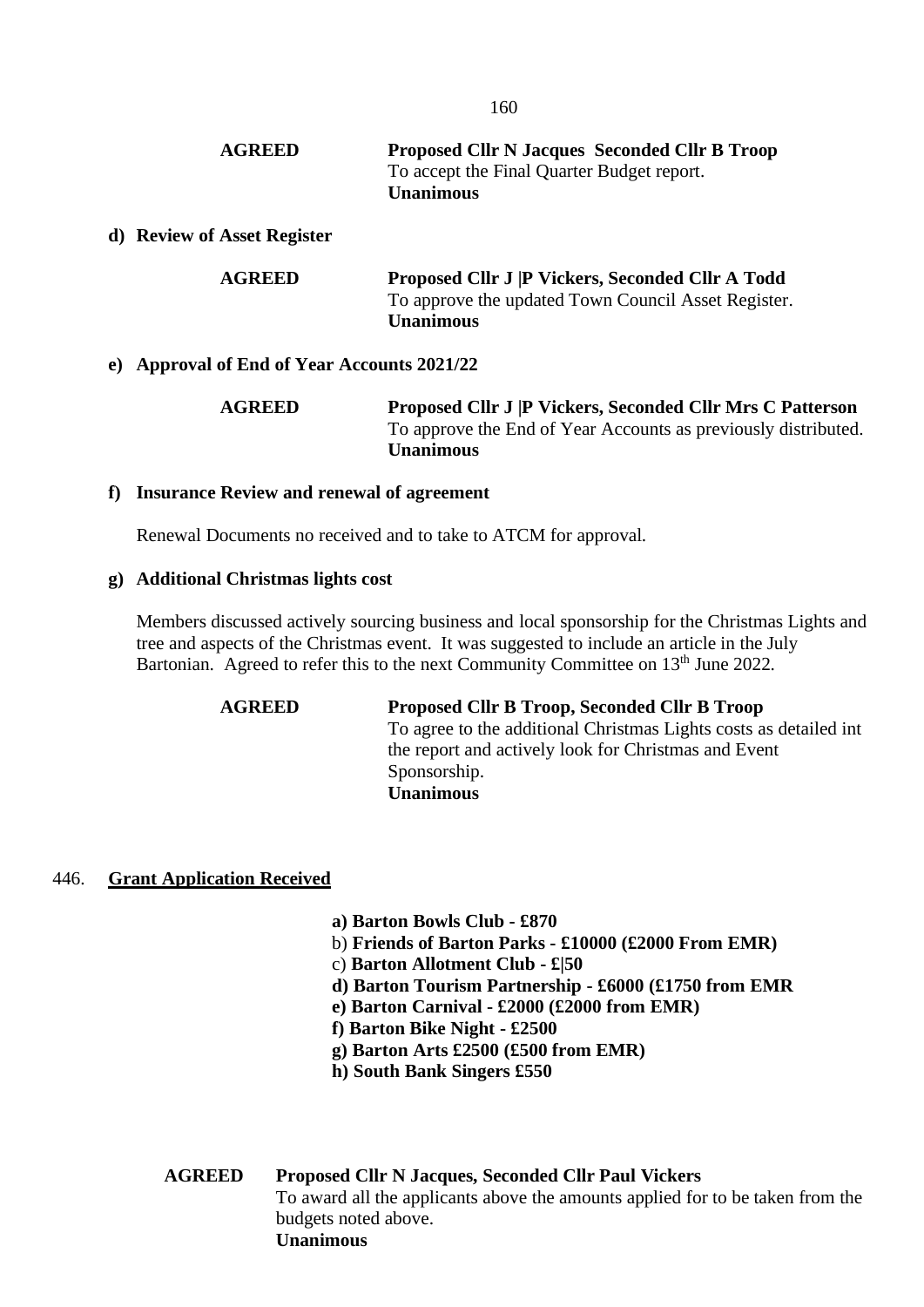Members discussed the application received from the Baysgarth student and agreed the Clerk write to the applicant thanking her for her interest in the council and offering support in kind rather than direct

161

funding such as tables at event in order for fundraising to be easily accessed. It was agreed to contact the school to gain further information on the student trips aboard for charity and voluntary work.

### 447 **Policies Review – discussion on review of all policies and timetable to be reviewed at meetings**

## **AGREED Proposed Cllr P Vickers, Seconded Cllr B Troop** To compile a timetable of policy review and spread over the following years meetings. **Unanimous**

### 449. **S106 Projects to consider**

It was agreed that this item become a standing item on all committee meetings. Land Fill Funding is accessible for building improvements and it was suggested to also add the Assembly Rooms to the project list.

## 450. **Handy Person role and delegation to Personnel Committee with input from committees to finalise details**

Members discussed the skills that would be required such as horticultural and basic maintenance and the best way to procure a contractor or self employed person.

# **AGREED Proposed Cllr P Vickers, Seconded Cllr B Troop** To suspend the meeting to allow a member of the public to speak 18.45. **Unanimous**

Liz Bennet explained that the Ropewalk employs a handy person for one day a week and would be willing to share they job description.

- **AGREED Proposed Cllr A Todd, Seconded Cllr B Troop** To re-enter council meeting at 18.50 . **Unanimous**
- **AGREED Proposed Cllr N Jacques, Seconded Cllr P Vickers** To contract out the planting and watering of the plants for the Summer season and separate Handy Person role whilst discussing the job description. Also agreed to set up a Teams Meetings with members in the next two weeks to further discuss the way forward to procuring a Handy Person. **Unanimous**